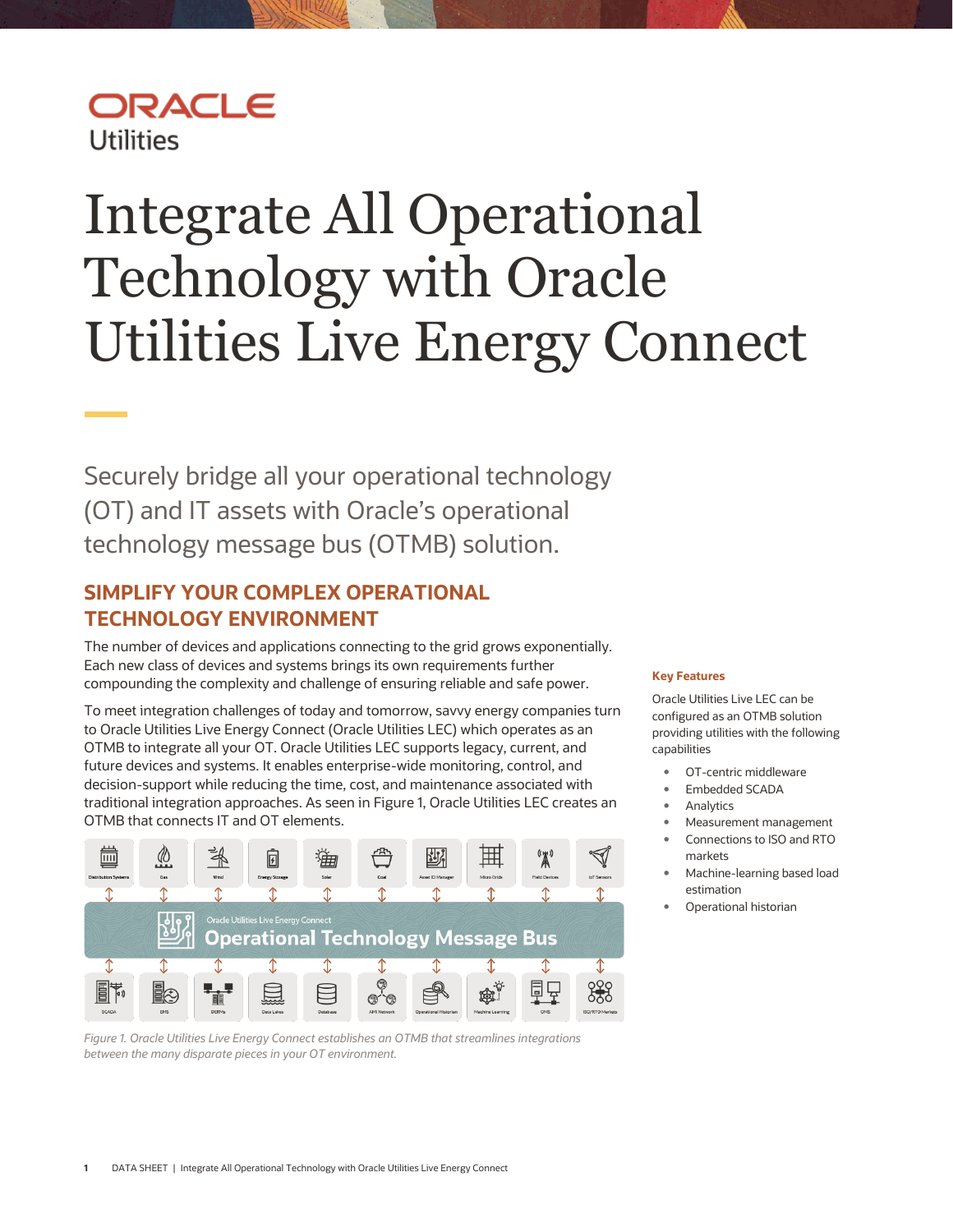### **A ROBUST INTEGRATION PLATFORM**

Employ Oracle Utilities LEC to establish an OTMB that can help you maximize the potential of existing systems, future-proof operations, and build next-generation architectures. With it, you can:

- Create a secure platform to bridge all OT and IT.
- Simplify integration and scalability to address the shortcomings of traditional system architectures and point-to-point integrations that are difficult and expensive to maintain over time.
- View real-time data by connecting systems, devices, and applications to a common OTMB OT-centric middleware.

The next sections outline the key functionality and benefits of Oracle Utilities LEC.

#### **OT-Centric Middleware**

Oracle Utilities LEC is OT-centric middleware purpose built to fulfill OT architectural imperatives including:

- Protect life, equipment, and the environment.
- Maintain service reliability.
- Operationalize real-time, bidirectional control.
- Support lossy and messy radio networks.
- Respond to regulatory quality requirements.

## **Analytics**

- Enable operators to have a complete view of their entire fleet and actively manage assets based on real-time OT data.
- Capture operational intelligence from any asset with any utility protocol, including ICCP, DNP3, MODBUS, OPC, REST, and more.
- Transform OT data for consumption by visualization with in-memory embedded data manipulation via Python.
- Tightly integrate to an open source historian with Oracle Utilities LEC InfluxDB Adapter.

## **Embedded SCADA**

- Directly control and monitor millions of devices within your OT application via Oracle Utilities LEC.
- Eliminate the need to deploy a standalone SCADA system.
- Seamlessly integrate with external SCADA systems and other grid systems.
- Embed SCADA functionality into distributed energy management systems (DERMS), advanced distribution management systems (ADMS), sensor, and other grid systems.
- Incorporate 50 built-in filters for data manipulation such as scaling, accumulators, and dead banding.

#### **Measurement Management**

- Automatically keep geographic information systems (GIS), outage management systems (OMS), ADMS, DERMS, SCADA, and other grid systems in sync when devices are added, removed, or moved with Oracle Utilities LEC Asset ID Manager.
- Eliminate manual reconciliation of tags and data points.
- Reduce maintenance and chance of human error.

Employ Oracle Utilities Live Energy Connect to establish an OTMB that can help you maximize the potential of existing systems, future-proof operations, and build next-generation architectures.